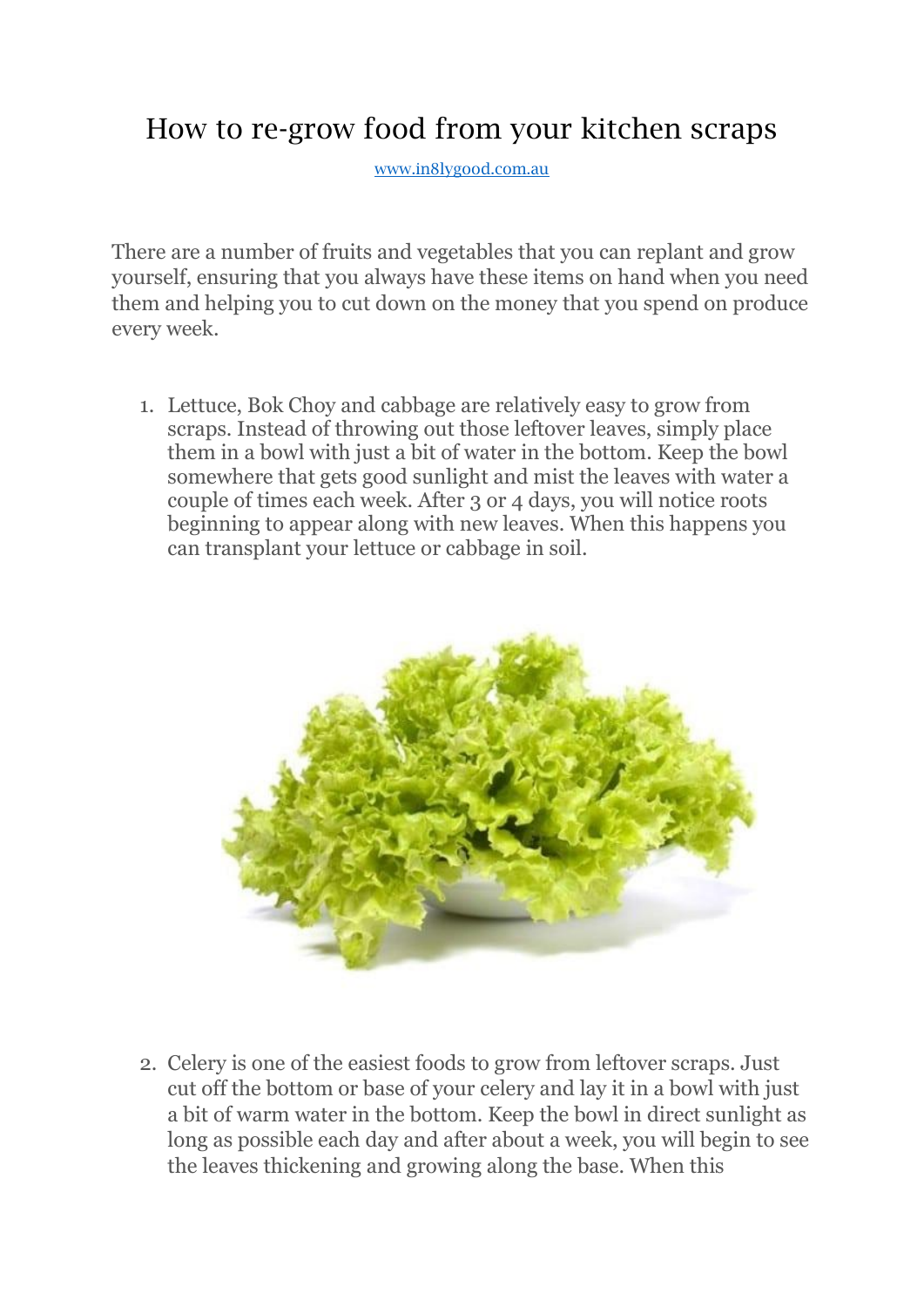happens, you can transplant your celery in soil and wait for it to grow to full length.



3. If you love using lemongrass but have a difficult time finding it, simply regrow your own. Lemongrass will grow just like regular grass. You just place the root that is leftover in a glass bowl or jar with enough water to cover it and leave it in the sunlight. After about a week, you will notice new growth and when this happens you can transplant your lemongrass in a pot or in your herb garden.



4. Avocado seeds can be used to grow a steady supply of this super food. You just have to wash the seed and use toothpicks to suspend it over water in a bowl or jar. The water should come up enough to cover the bottom inch of the seed. Keep the container in a warm place but not in direct sunlight and remember to check the water every day and add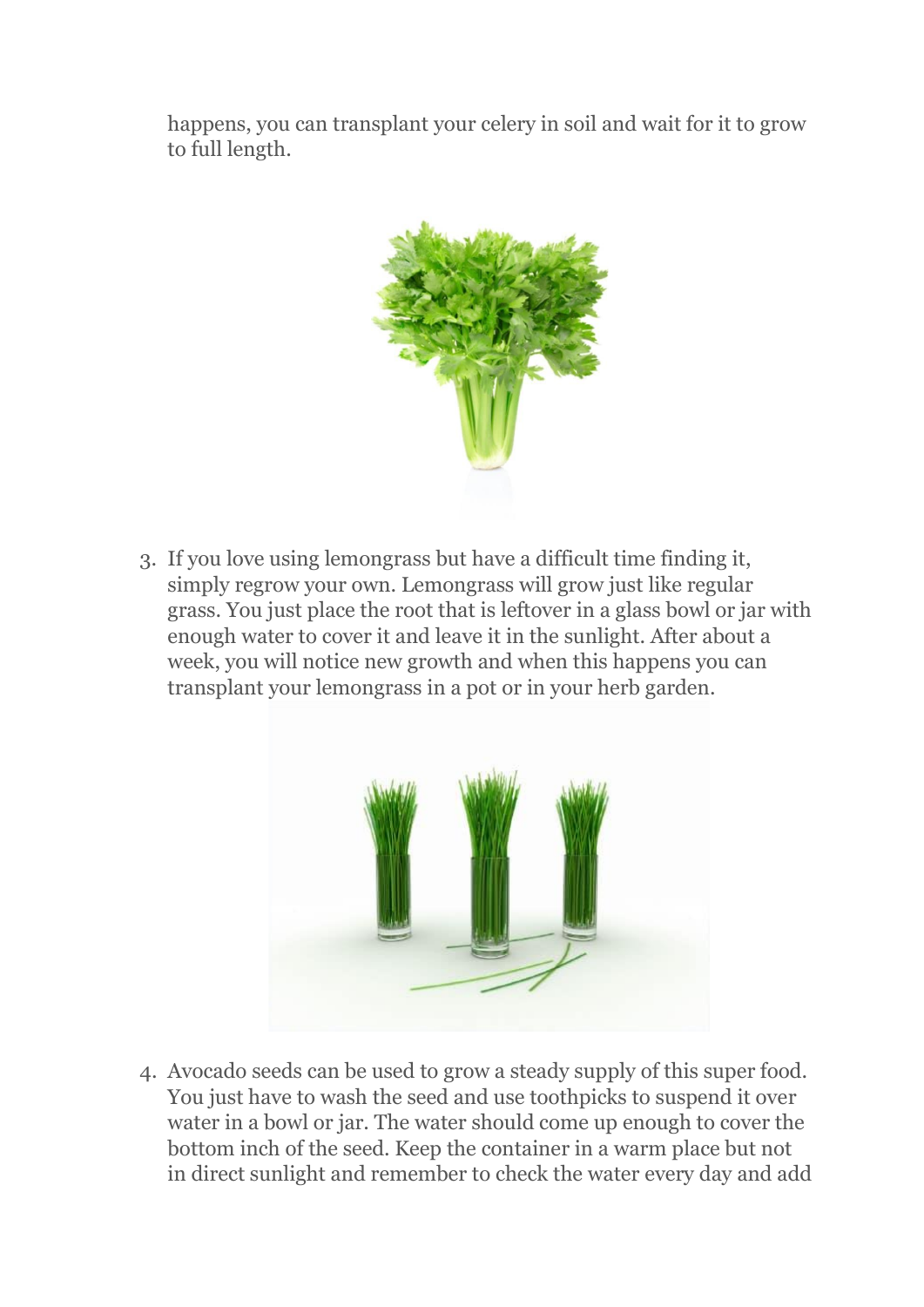more as needed. It can take up to six weeks for the stem and roots to appear and once the stem reaches about 6 inches you will need to cut it down to 3 inches. When leaves begin appearing, you can plant the seed in soil, remembering to leave about half of it above ground.



5. Virtually everyone knows that potatoes can be grown from potato peelings. You need peelings that have eyes on them. Cut those peelings into two inch pieces, ensuring that there are at least two or three eyes on each piece. Allow them to dry out overnight and then simply plant them about four inches deep in your soil. Make sure that the eyes are facing up when planting. It will take a few weeks before you see the potato plant begin to grow.

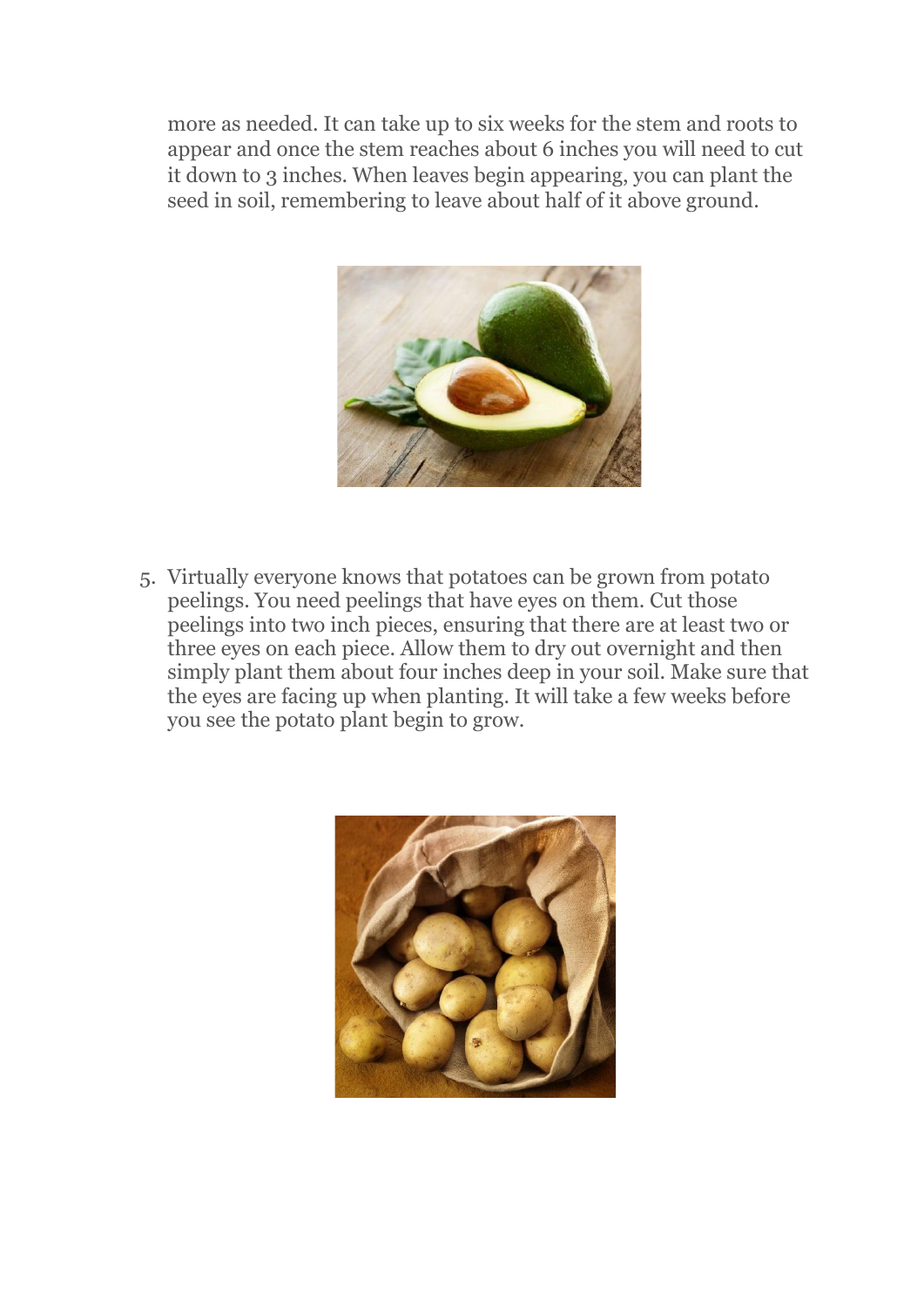6. Sweet potatoes can be grown much like regular potatoes. You just have to cut the sweet potato in half and suspend it using toothpicks above a container of shallow water. Roots will begin to appear in just a few days and sprouts will be seen on top of the potato around that same time. Once those sprouts reach about four inches or so in length, just twist them off and place them in a container of water. When the roots from this container reach about an inch in length, you can plant them in soil.



7. Ginger root is very easy to grow and once you get started, you can keep your supply of ginger full. You just need to plant a spare piece of your ginger root in potting soil, making sure that the buds are facing up. You will notice new shoots and new roots in about a week or so and once this happens you can pull it up and use it again. Remember to save a piece of the rhizome so that you can replant it and grow more for the next time you need it.



8. You can grow your own pineapple even if you don't live in the tropics. You just cut the top off and insert a few toothpicks to hold it above a container filled with water. Keep the container in direct sunlight. If it is warm outside, sit it on the porch or deck during the day and bring it in at night. Remember to change the water every other day or so and keep the container filled so that it reaches just about the base.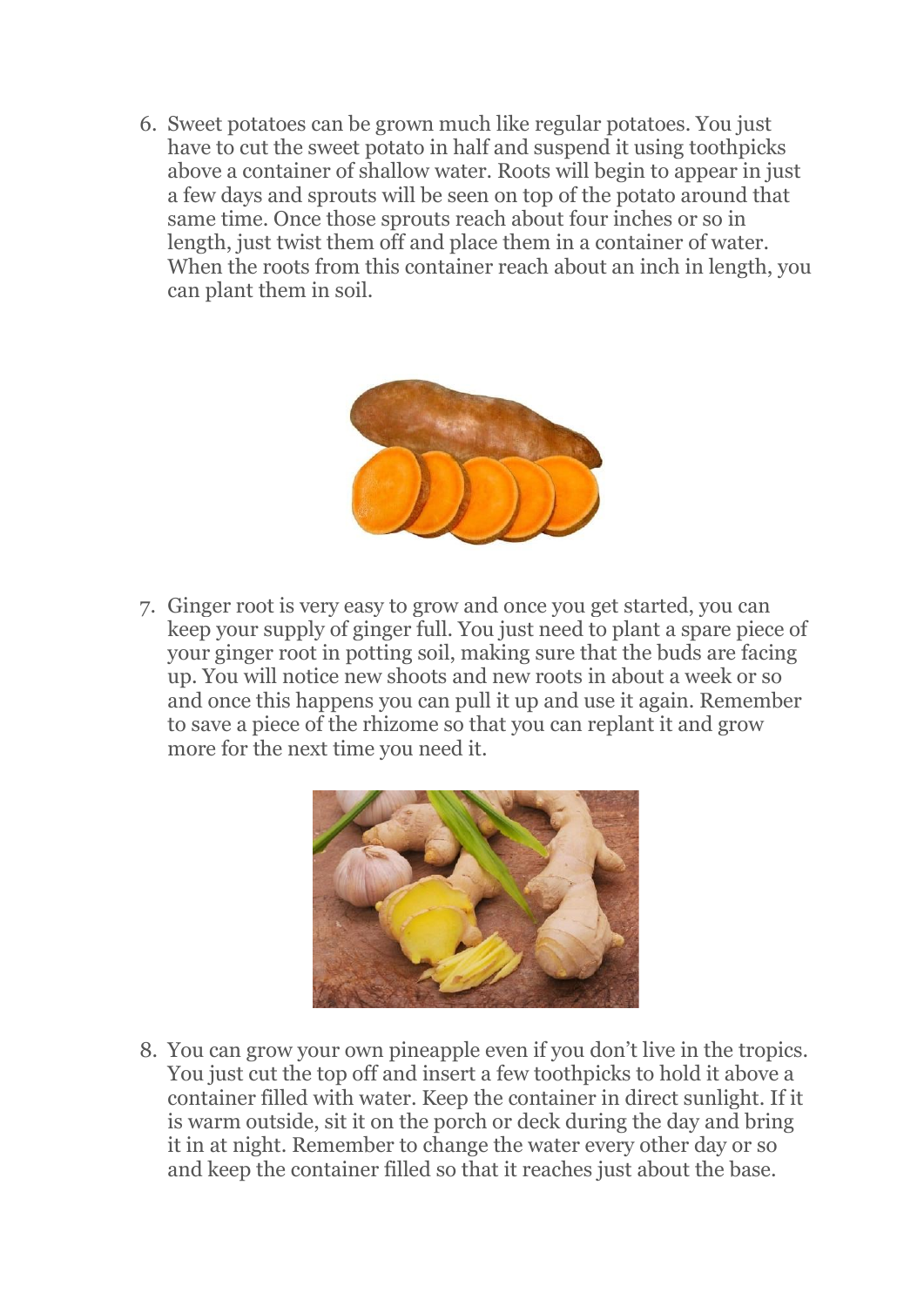You will notice roots in about a week or so and once they are formed you can transplant into potting soil. If you live in a cooler area, it is best to grow your pineapple indoors.



9. Garlic is really easy to grow and can be done from just one clove. When you buy garlic, you get several cloves so just pull one off and plant it with the roots facing down in potting soil. Garlic likes plenty of direct sunlight so in warmer weather, keep it outdoors in the sun during the day. Once you notice that new shoots have established, cut the shoots back and your plant will produce a bulb. You can take part of this new bulb and plant again.



10.Onions are very easy to grow indoors or out. You just have to cut the root of the onion off and make sure that you leave about a half an inch of onion when you do. Cover lightly with potting soil and keep in a sunny area. For green onions, simply put the white base with the roots intact in a container of water and place in direct sunlight.